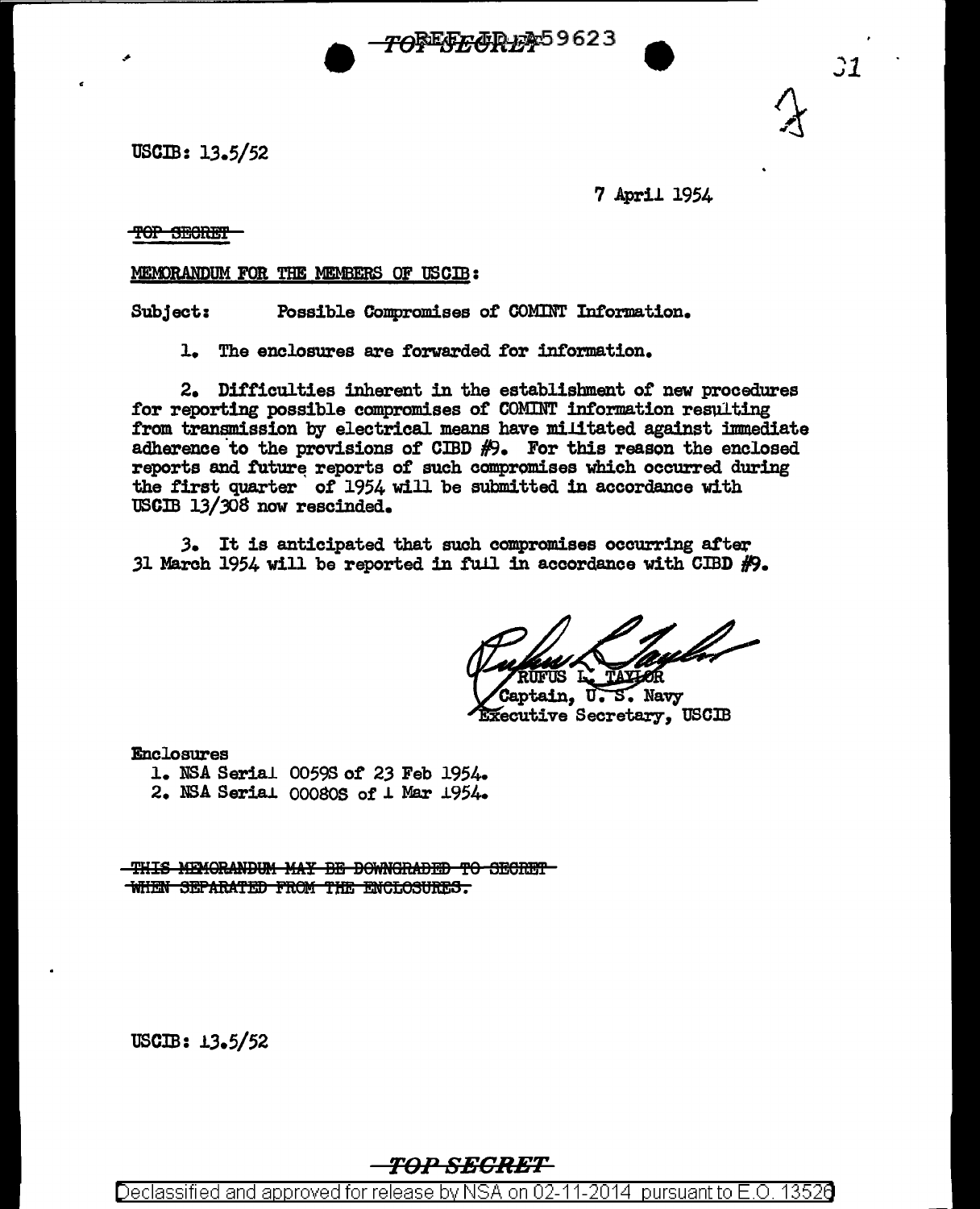## NATIONAL SECURITY AGENCY

<u>ID</u>: A59623

Washington 25, D. C.

Serial: 0059S *23* February 1954

MEMORANDUM FOR THE EXECUTIVE SECRETARY, USCIB

•

SUBJECT: Possible Compromise of COMINT Information

1. On 2 September 1953, a cryptosecurity violation occurred at the 15th Radio Squadron Mobile, Ashiya Air Force Base, Japan. On that date, portions of four messages, classified CONFIDENTIAL, were enciphered in depth and transmitted over communication circuit composed of radio and wire links to the Director, National. Security Agency. Since the relevant transmissions were not immune from interception, the information concerned must be considered compromised.

2. The four messages involved were Daily Coverage Reports which if intercepted, and the depths located, could result in the disclosure of much of the activities of this particular station as to their intercept coverage.

*3.* Appropriate instructions have been issued to prevent a recurrence of violations of this type.

4. The Director, GCHQ has been requested to inform the appropriate UK authorities.

5. The foregoing is submitted in accordance with the inclosure to  $USCIB: 13/308.$ 

FOR THE DIRECTOR:

(Signed) GEO. E. CAMPBELL Colonel Adjutant General.

Enclosure l with USCIB lJ.5/52 dtd 6 Apr 1954.

-<del>SECRET -</del>

## **SECRET**